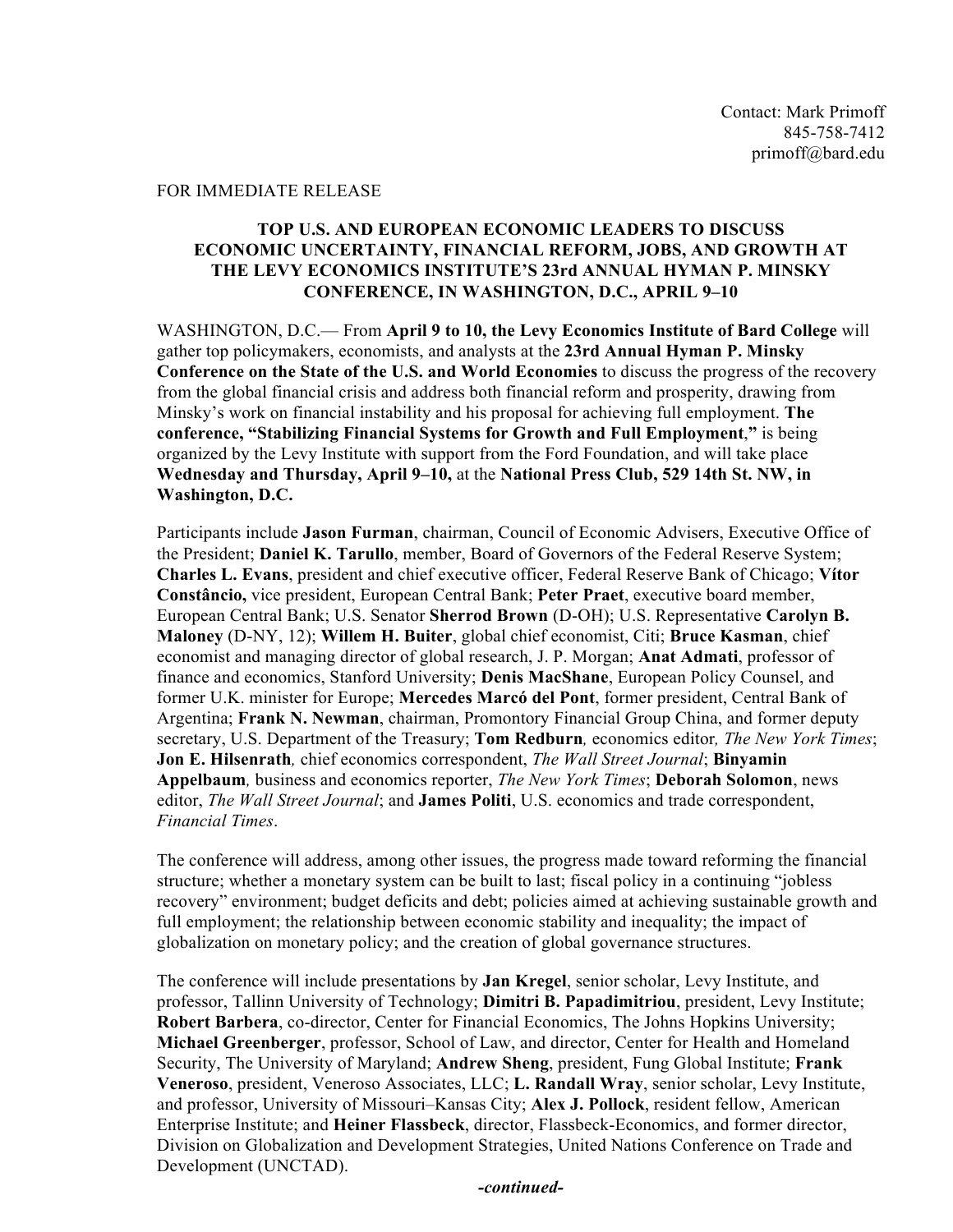The **Levy Economics Institute of Bard College**, founded in 1986 through the generous support of the late Bard College trustee Leon Levy, is a nonprofit, nonpartisan, public policy research organization. The Institute is independent of any political or other affiliation, and encourages diversity of opinion in the examination of economic policy issues while striving to transform ideological arguments into informed debate.

The **Ford Foundation** is an independent, nonprofit grant-making organization. For more than half a century it has worked with courageous people on the frontlines of social change worldwide, guided by its mission to strengthen democratic values, reduce poverty and injustice, promote international cooperation, and advance human achievement. With headquarters in New York, the foundation has offices in Latin America, Africa, the Middle East, and Asia.

## **Preliminary conference program:** *23rd Annual Hyman P. Minsky Conference on the State of the U.S. and World Economies Stabilizing Financial Systems for Growth and Full Employment*

| <b>Wednesday, April 9</b> |                                                                                                                                                                                                                                                                                                                                                                                                                                                                                                                   |
|---------------------------|-------------------------------------------------------------------------------------------------------------------------------------------------------------------------------------------------------------------------------------------------------------------------------------------------------------------------------------------------------------------------------------------------------------------------------------------------------------------------------------------------------------------|
| $8:00-8:30$ a.m.          | <b>Breakfast and Registration</b>                                                                                                                                                                                                                                                                                                                                                                                                                                                                                 |
| $8:30-8:45$ a.m.          | <b>Welcome and Introduction</b><br>Dimitri B. Papadimitriou, President, Levy Institute                                                                                                                                                                                                                                                                                                                                                                                                                            |
| $8:45-9:45$ a.m.          | SPEAKER: Carolyn B. Maloney, U.S. Representative (D-NY, 12)                                                                                                                                                                                                                                                                                                                                                                                                                                                       |
| $9:45-11:45$ a.m.         | <b>Session 1. FINANCIAL REREGULATION TO SUPPORT</b><br><b>GROWTH AND EMPLOYMENT</b><br>MODERATOR: Deborah Solomon, News Editor, The Wall Street<br>Journal<br>SPEAKERS: Michael Greenberger, Professor, School of Law, and<br>Director, Center for Health and Homeland Security, The University of<br>Maryland<br>Mercedes Marcó del Pont, formerly, President, Central Bank of<br>Argentina<br>Alex J. Pollock, Resident Fellow, American Enterprise Institute<br>Andrew Sheng, President, Fung Global Institute |
| 11:45 a.m. $-1:30$ p.m.   | Lunch<br>SPEAKER: Sherrod Brown, U.S. Senator (D-OH)                                                                                                                                                                                                                                                                                                                                                                                                                                                              |
| $1:30-3:15$ p.m.          | <b>Session 2. FINANCIAL REGULATION AND ECONOMIC</b><br>STABILITY: WAS DODD-FRANK ENOUGH, OR TOO MUCH?<br><b>MODERATOR: Binyamin Appelbaum</b> , Business and Economics<br>Reporter, The New York Times<br>SPEAKERS: Anat Admati, Professor of Finance and Economics,<br><b>Stanford University</b><br>Jan Kregel, Senior Scholar, Levy Institute, and Professor, Tallinn<br>University of Technology                                                                                                              |
| $3:15-3:30$ p.m.          | <b>Coffee Break</b>                                                                                                                                                                                                                                                                                                                                                                                                                                                                                               |
| $3:30-4:15$ p.m.          | SPEAKER: Charles L. Evans, President and Chief Executive Officer,<br><b>Federal Reserve Bank of Chicago</b>                                                                                                                                                                                                                                                                                                                                                                                                       |